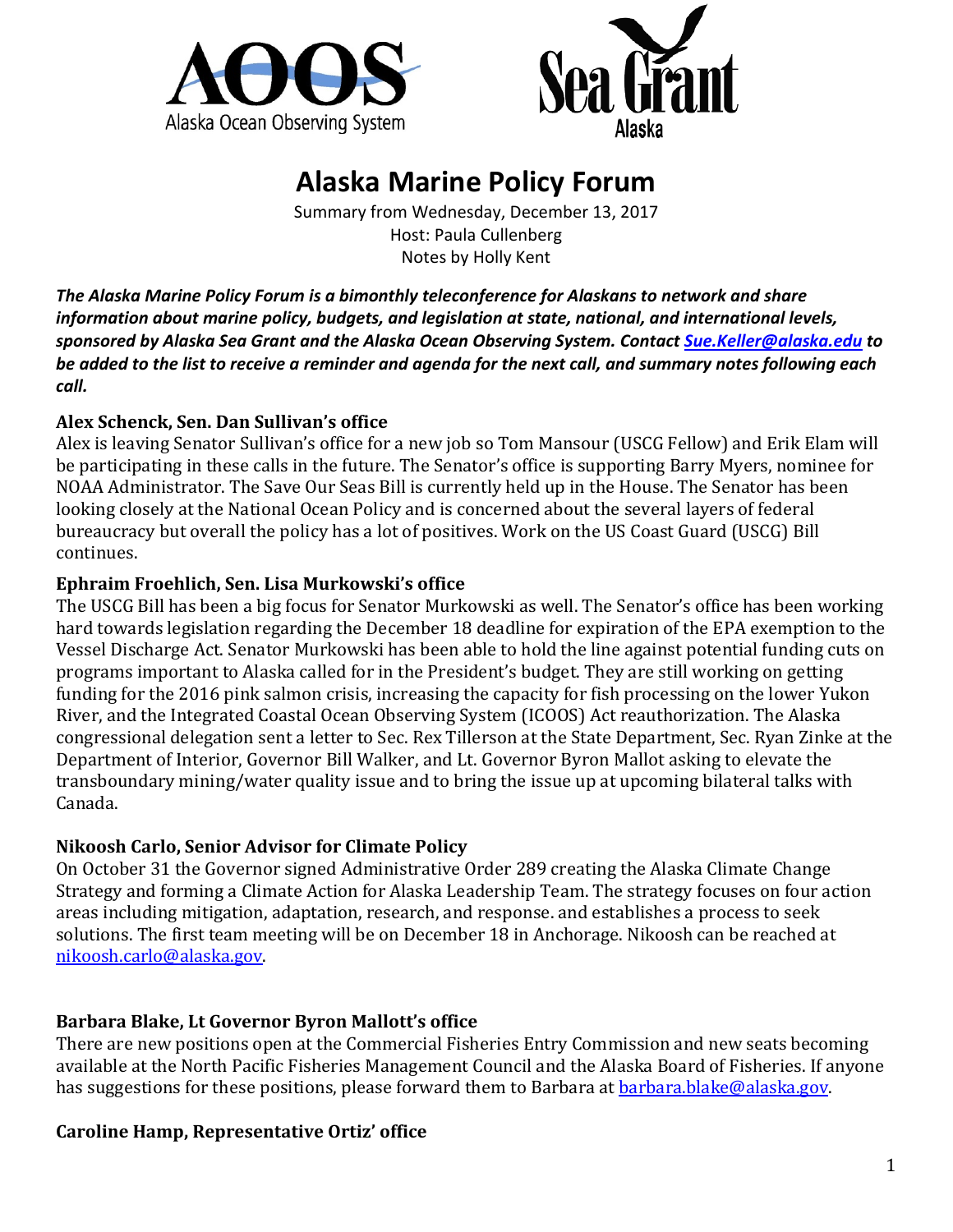Rep. Ortiz is the chair of the House Fish & Game's Finance subcommittee and Caroline is the new staff member in charge of that area. Feel free to contact her if you have any questions or concerns at [caroline.hamp@akleg.gov.](mailto:caroline.hamp@akleg.gov) Rep. Ortiz is fully behind bilateral work on transboundary issues and will have a resolution on the House agenda soon. The following marine-related legislation: HB 56 "Commercial Fishing Loans," HB76 "Mariculture Revolving Loan Fund," and HB 128 "Shellfish Enhancement are now on the Senate side and ready to move forward; if anyone has questions on those feel free to contact her.

# **David Witherell, Executive Director of the North Pacific Fisheries Management Council (NPFMC)**

The Council's meeting ended December 11, 2017; they set catch limits for the next year with the big news being an 80% decrease in the catch limits for Pacific cod in the Gulf of Alaska and a 15% decrease in catch limits for Pacific cod in the Bering Sea. Additionally, an apparent drop of 10-15% in halibut stocks has prompted more controls on charter operators. There is currently a large increase in sablefish close to the Gulf of Alaska. Dave can be reached at [david.witherell@noaa.gov.](mailto:david.witherell@noaa.gov)

# **Darcy Dugan, Alaska Ocean Acidification (OA) Network Director**

There is a stakeholder survey circulating now to find out what Alaskans consider to be the most pressing concerns regarding OA; please complete the survey at [www.aoos.org/alaska-ocean-acidification](http://www.aoos.org/alaska-ocean-acidification-network/)[network/.](http://www.aoos.org/alaska-ocean-acidification-network/) Darcy represented the network at Pacific Marine Expo in Seattle which draws thousands of fishermen and lots of Alaska fishing groups; so many that they are all represented in the "Alaska" wing. From the huge draw to the network's booth, it is clear that Alaska and Pacific Northwest fishermen are interested and concerned over OA. New research was presented to suggest that OA impacts the sense of smell in pink salmon.

# **Sunny Rice, Alaska Sea Grant (ASG) Marine Advisory Agent in Petersburg**

ASG held their seventh Alaska Young Fishermen's Summit in ten years at the beginning of December in Anchorage. This year the 85 attendees included young fishermen from 26 Alaska communities. Fritz Johnson from Bristol Bay was the keynote speaker with an appearance by Governor Walker and Lt. Governor Mallott and videos from Senators Murkowski and Sullivan. The participants were impressed with the level of interest showed by the state and congressional delegations. Four topics were covered: Alaska's role in the global seafood marketplace, the business of fishing, the fishing regulatory process, and the science and management of Alaska fisheries. Other activities included shadowing a member of the NPFMC during their meeting and selection of fishing's top issues. Over 450 commercial fishermen in Alaska have attended AYFS.

# **Roundtable**

Paula announced that Alaska Sea Grant and partners released the report *[Turning the Tide](http://fishermen.alaska.edu/turning-the-tide)*, an overview of possible policy options that the state might consider to address the graying of the fishing fleet and decline in fishing business ownership by people that live in rural coastal communities. Also, Alaska Sea Grant is offering [several fellowships,](https://seagrant.uaf.edu/research/fellowships.html) including the Knauss Fellowship in Washington D.C., Alaska Sea Grant State Fellowships, and NOAA Fisheries fellowships including a coastal development/digital coastal fellowship. They are great opportunities for graduate students or those just finishing their graduate studies. The deadlines are in January and February.

Ephraim announced that Senator Murkowski will be introducing the bipartisan Coastal Communities Ocean Acidification Act in December with co-sponsors Collins, Peters, and Whitehouse. Senator Murkowski will be hosting Sea Grant Knauss Fellow Anne Robertson for 2018.

Darcy mentioned that the Alaska Harmful Algal Bloom (HAB) network has created a real-time data portal with data on Southeast and Lower Cook Inlet with the official roll-out slated for January.